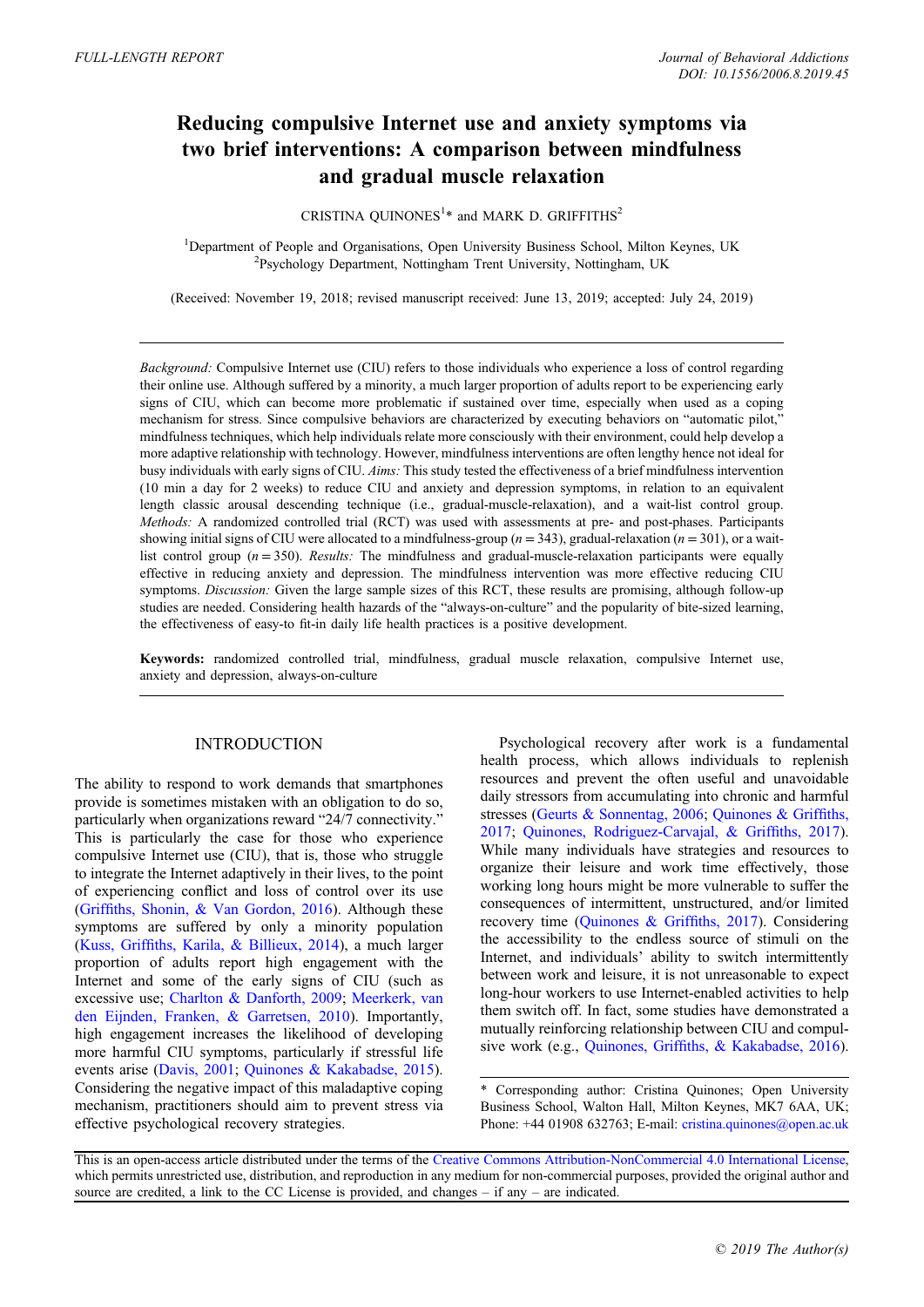Furthermore, a recent diary study found that those using the Internet excessively after the working day to switch off from work reported lower recovery experience and higher levels of stress than those who engaged in a wider range of recovery activities ([Quinones & Grif](#page-6-0)fiths, 2017).

A highly effective way of achieving psychological recovery is the reduction of high emotional arousal generated by individuals' experiences of being overwhelmed in dealing with the demands placed upon them. Perhaps, the two most popular techniques in attempting to overcome such stressors are gradual muscle relaxation [\(Mackereth &](#page-6-0) [Tomlinson, 2010\)](#page-6-0) and mindfulness meditation [\(Van](#page-6-0) [Gordon, Shonin, Dunn, Garcia-Campayo, & Grif](#page-6-0)fiths, [2017](#page-6-0); [Van Gordon, Shonin, Dunn, Garcia-Campayo,](#page-6-0) [Marcelo, et al., 2017](#page-6-0); [Van Gordon, Shonin, Zangeneh, &](#page-6-0) Griffi[ths, 2014](#page-6-0)). While the former relies on gentle contraction and releasing muscle exercises to reduce arousal (i.e., relies on the body), the latter trains an individual's attention, to focus on the present moment (i.e., relies on the mind; [Shonin, Van Gordon, Compare, Zangeneh, &](#page-6-0) Griffi[ths, 2015](#page-6-0)). Considering the state of "automatic pilot" associated with CIU, mindfulness, as a technique that relies on training the attention, appears to be a more pertinent intervention to help reduce the signs of CIU.

Mindfulness has been defined as "paying attention in a particular way: on purpose, in the present moment, and non-judgmentally" [\(Kabat-Zinn, 1994](#page-6-0), p. 4), and interventions involving mindfulness are proving effective in their application to treat a wide range of mental health problems, including depression, anxiety, and various behavioral addictions (Griffi[ths et al., 2016](#page-5-0); [Shonin, Van](#page-6-0) [Gordon, & Grif](#page-6-0)fiths, 2015; [Van Gordon, Shonin, Dunn,](#page-6-0) [Garcia-Campayo, Marcelo, et al., 2017](#page-6-0)). Mindfulness interventions typically include awareness of the body, mindful movement, and sitting meditation ([Kabat-Zinn,](#page-6-0) [2003\)](#page-6-0). The focus in the present moment, and accepting unwanted thoughts and emotions, can be particularly suited to helping those experiencing difficulties or problems as a result of their excessive engagement with the Internet, since often they are preoccupied with finding the next opportunity to engage on it. Nonetheless, there is an important obstacle when it comes to implementing these interventions among long-hour workers with early signs of CIU and that is the time commitment. These people are by definition struggling to find spare time, or may not be prepared to invest much time in a treatment when the problem has not fully developed. Such interventions are typically 8 weeks long and participants must engage in a minimum of 25–50 min practice a day [\(Van Gordon, Shonin, & Grif](#page-6-0)fiths, 2016, [Van Gordon,](#page-6-0) [Shonin, Dunn, Garcia-Campayo, Marcelo, et al., 2017](#page-6-0)). Importantly, there is some preliminary evidence that supports the use of shorter, self-guided mindfulness interventions [\(Cavanagh et al., 2013;](#page-5-0) [Krusche, Cyhlarova, & Williams,](#page-6-0) [2013\)](#page-6-0). The problem with these studies is that it is scarce and the research designs have not always been as rigorous as they could be (e.g., involving alternative treatment groups, followups, etc.). However, more recently, a meta-analysis based on eight randomized control trials found support for shorter, self-guided mindfulness interventions being effective in improving psychological well-being ([Jayawardene, Lohrmann,](#page-6-0) [Erbe, & Torabi, 2017\)](#page-6-0).

Based on the extant literature, the aim of this study was to test the effectiveness of short and flexible self-led intervention (10 min a day for 2 weeks), that is easier to integrate into people's busy lives, among individuals who exhibited early signs of CIU and who work long hours. Methodologically, the aim was to address some of the existing limitations of many randomized controlled trials (RCTs), which either rely on very small sample sizes and/or lack an alternative intervention or control group (e.g., [Davidson & Kaszniak,](#page-5-0) [2015;](#page-5-0) [Fischer, Stanszus, Geiger, Grossman, & Schrader,](#page-5-0) [2017;](#page-5-0) [Van Gordon, Shonin, Dunn, Garcia-Campayo,](#page-6-0) [Marcelo, et al., 2017\)](#page-6-0). The hypotheses were:

 $-$  Hypothesis 1 (H1): Participants randomized to the mindfulness condition would report greater improvements in mindfulness at post-program compared to both those randomized to the wait-list control condition and the relaxation group.

 $-$  *Hypothesis 2 (H2)*: Participants randomized to the mindfulness condition would report greater reduction in CIU at post-program than those randomized to the waitlist control condition.

 $-Hypothesis$  3 (H3): Participants randomized to gradual muscle relaxation would report greater reduction in CIU at post-program than those randomized to the wait-list control condition.

Although both relaxation and mindfulness interventions have extensively demonstrated their ability to reduce a number of symptoms associated with various disorders (e.g., [Abbott et al., 2014](#page-5-0); [Brown & Ryan, 2003](#page-5-0); [Mackereth](#page-6-0) [& Tomlinson, 2010](#page-6-0); [Zargarzadeh & Shirazi, 2014\)](#page-6-0), there is also evidence suggesting that they do so through very different mechanisms. For instance, in a recent study, Sevinc et al. [\(2018](#page-6-0)) tested the different brain activities of interventions that gave participants two different instructions – to be relaxed versus to be mindful. Although both interventions were successful in reducing stress responses, self-report and neural activity measures showed that the relaxation instruction group showed changes in physical/autonomic relaxation, whereas the mindfulness group showed changes in areas of sensory awareness and salience. These findings support the two different processes consistent with the theoretical foundation of each program intervention. The impact of mindfulness interventions on these areas of the brain has also been found in several studies ([Fox et al., 2014](#page-5-0); [Wheeler, Arnkoff, & Glass, 2017](#page-6-0)). In line with these findings, it was expected that focusing on the present moment intervention would be more effective in coming out of the automatic pilot that is often associated with compulsive use than an intervention to gradually contract and relax the muscles.

 $-$  *Hypothesis 4 (H4)*: Participants randomized to mindfulness meditation would report greater reduction in CIU at post-program than those randomized in the gradual relaxation condition.

Mindfulness meditation has been found to lower anxiety in various studies (e.g., [Bajaj, Robins, & Pande, 2016](#page-5-0); Ostafi[n, Brooks, & Laitem, 2014](#page-6-0); [Zeidan, Martucci, Kraft,](#page-6-0) McHaffi[e, & Coghill, 2013\)](#page-6-0). One of the mechanisms explaining this effect appears to be the impact that mindfulness has on self-referential thought processes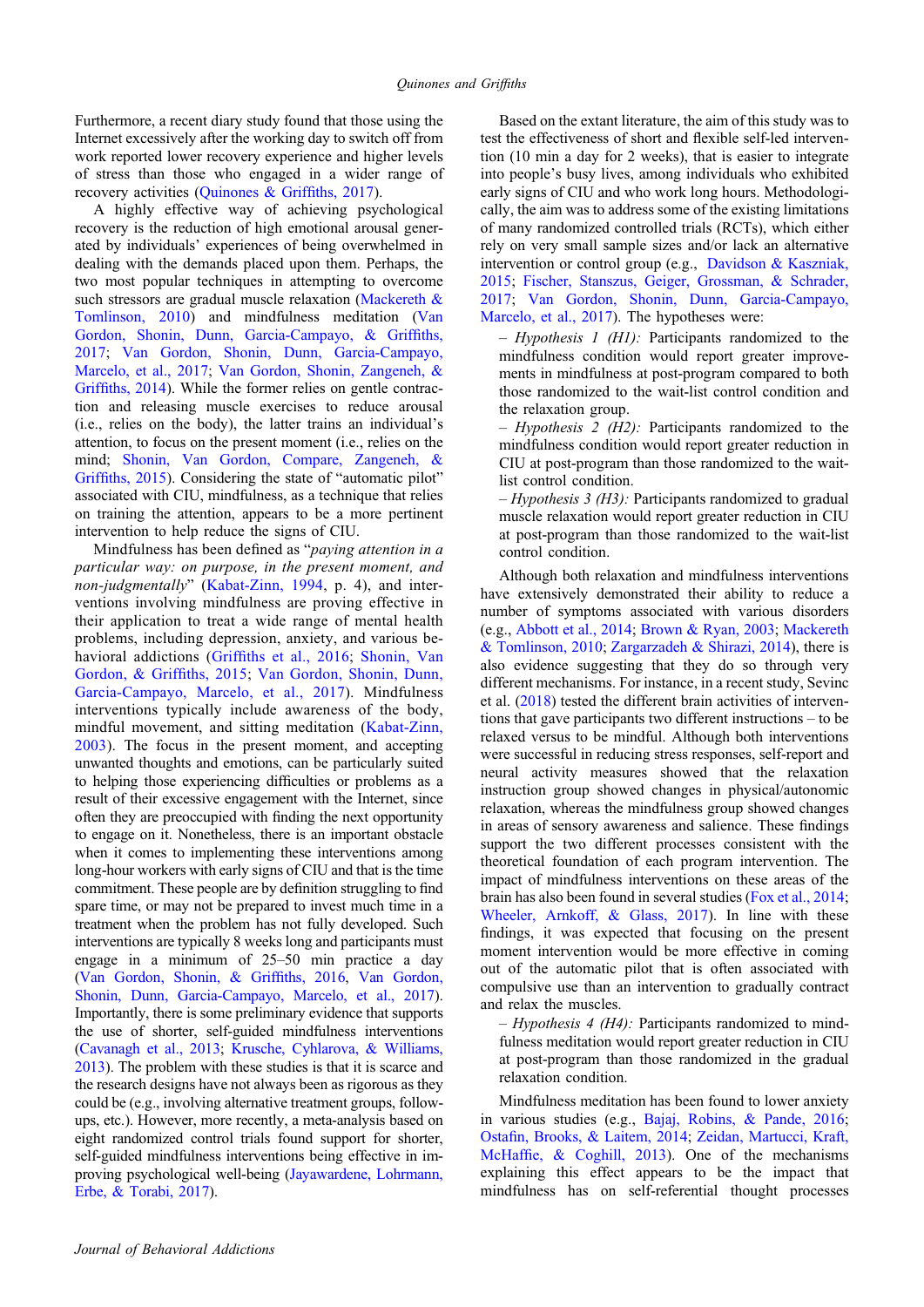[\(Zeidan et al., 2013\)](#page-6-0). Similarly, gradual muscle relaxation has also been found to reduce anxiety levels in a wide variety of scenarios ([Hashim, Ahmad, & Yusof, 2011;](#page-5-0) [Mackereth & Tomlinson, 2010;](#page-6-0) [Zargarzadeh & Shirazi,](#page-6-0) [2014](#page-6-0)). In this case, the mechanism is more likely to be the direct reduction of arousal over time. Regardless of the different mechanisms explaining the efficacy of these interventions, it was anticipated that both interventions would be similarly effective in reducing anxiety levels in both groups.

– *Hypothesis 5 (H5)*: There would be no difference in anxiety scores in both the muscle relaxation group and the mindfulness group.

# METHODS

#### Procedure and participants

A randomized controlled trial with pre- and post-intervention measures (i.e., immediately after), with three groups (i.e., mindfulness, gradual relaxation, and control group) was carried out. Participants were recruited via a market research agency. In order to fulfill the aims of this study, participants who met all the following criteria were selected for study inclusion:

- Worked long hours (i.e., more than 40 hr per week). – Showed initial signs of CIU (i.e., scores >28 as recommended by [Meerkerk et al., 2010\)](#page-6-0).
- Lived with partners (given that the key dimension of CIU is family conflicts caused by excessive Internet use). – Lacked mindfulness experience (to limit the confound-

ing effect of mindfulness experience).

A total of 993 participants fulfilled the criteria and were invited to participate in the study. For a period of two consecutive weeks, participants were randomly assigned to one of the three groups: mindfulness group  $(n = 343)$ , gradual relaxation group  $(n = 301)$ , or a wait-list control group ( $n = 350$ ). Those in the mindfulness group were given a code to access a well-known mindfulness application (i.e., Headspace) where mindfulness is explained step-by-step to the users. The users were given daily access for 10-min meditation podcasts via the app or directly from the website. The application sent daily reminders to all participants.

The muscular relaxation group was given access to a 10-min muscular relaxation podcast. The control group received no specific intervention. After the study, all participants were allowed to access the different intervention resources, so that they all could enjoy the benefits of different practice. At the end of the 2-week programs, participants were asked to complete a post-intervention questionnaire. Some participants were lost due to either not completing the 2-week practice as well as a minority of individuals who carried out the training but failed to complete the post-test questionnaire (Figure 1).

Table [1](#page-3-0) summarizes the relevant demographic data concerning the study participants at pre- and postinterventions.  $\chi^2$  test and analysis of variance (ANOVA) were conducted to rule out any potential pre-test differences between groups on the relevant variables of study. Since no significant differences between groups were found, randomization was deemed a success. Furthermore, considering the dropout at post-intervention,  $\chi^2$  tests and ANOVA were also carried out to rule out any significant difference between the pre- and post-intervention groups in the relevant variables of study. No significant differences were found.

#### Data analysis

Pre- and post-intervention scores for mindfulness, CIU, anxiety, and depression scales were analyzed using analysis of covariance (ANCOVA), with baseline scores entered as covariate in order to account for potential baseline differences between groups. Finally, post-hoc Tukey's tests were run for all comparisons of post-intervention group means to prevent Type I errors.

#### **Materials**

Compulsive Internet use (CIU). To assess CIU, Meerkerk et al.'s [\(2010](#page-6-0)) 14-item scale was used and two additional



Figure 1. Flow diagram of participants through study stages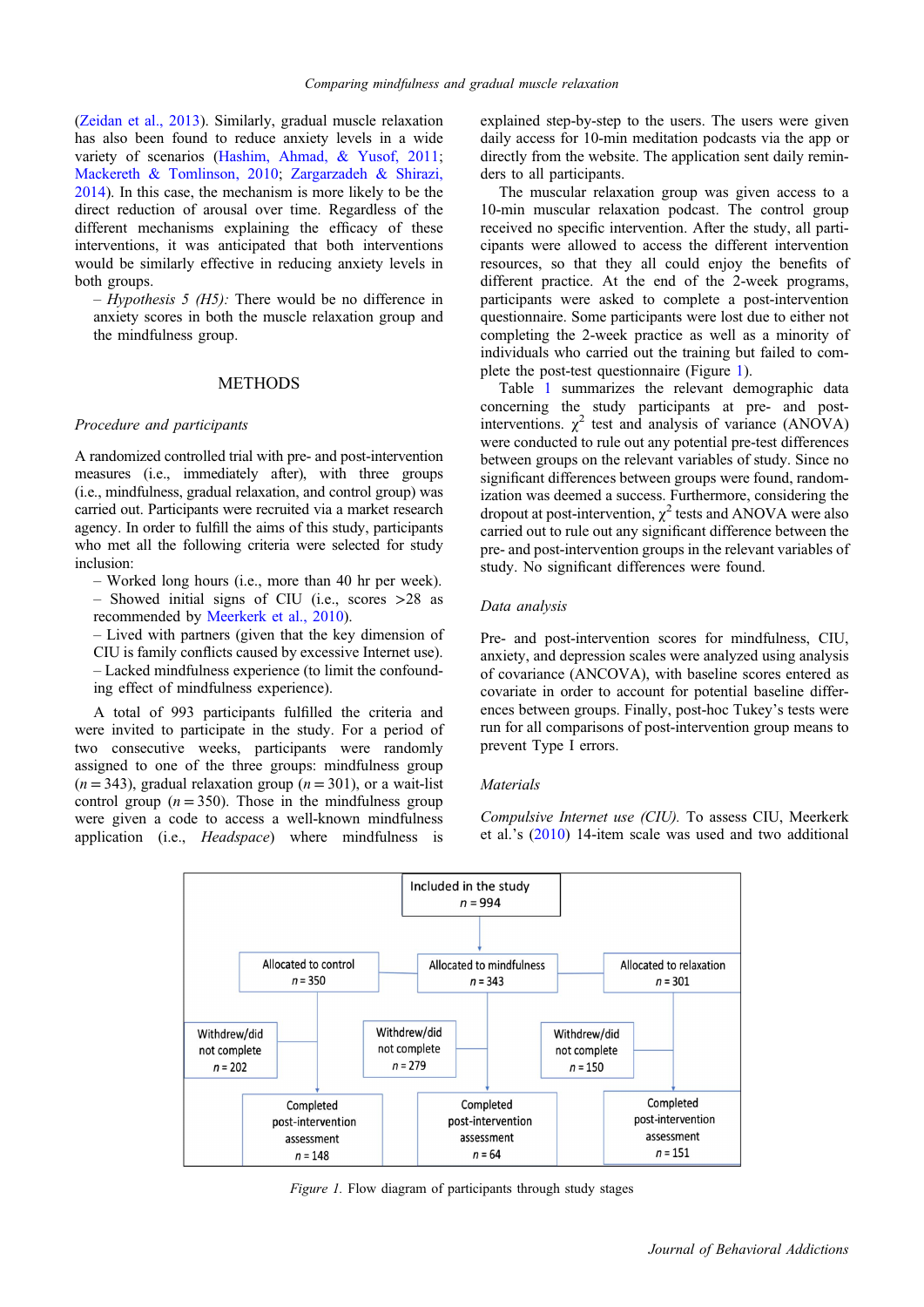Table 1. Baseline characteristics of participants

<span id="page-3-0"></span>

|                                  | Mindfulness (pre/post) | Muscle relaxation (pre/post) | Control (pre/post) |
|----------------------------------|------------------------|------------------------------|--------------------|
| Sample size                      | 343/64                 | 301/151                      | 350/148            |
| Age (years)                      | 39/41                  | 40/41                        | 41/42              |
| Female                           | 132/22                 | 125/59                       | 131/63             |
| Graduated from university $(\%)$ | 68/73                  | 65/62                        | 71/63              |
| Married $(\% )$                  | 73/79                  | 76/80                        | 74/74              |

items from Quinones et al. [\(2017](#page-6-0)) were added. The scale included items such as: "How often do you feel depressed or irritated when you cannot use the Internet?" Items are rated on a 5-point scale ranging from 1 (strongly disagree) to 5 (strongly agree). Items were mean averaged for each scale. Cronbach's αs for this study were .90 at Time 1 and .95 at Time 2.

Mindfulness. The Five Facet Mindfulness Questionnaire assesses five elements of mindfulness (observing, describing, acting with awareness, non-judging of inner experience, and non-reactivity to inner experience; [Baer](#page-5-0) [et al., 2008](#page-5-0)). Items are rated on a 5-point scale ranging from 1 (always) to 5 (never). This study focused on the observing subscale, with items concerning noticing thoughts, emotions, feelings sensations, and external experiences. A sample item is: "I pay attention to physical experiences, such as the wind in my hair or sun." Cronbach's αs for this study were .77 at Time 1 and .86 at Time 2.

Anxiety and depression. The Patient-Health Questionnaire-4 is a 4-item scale that assesses depression and anxiety rated on a 4-point Likert-type scale from 0 (not at all) to 3 (nearly every day) [\(Löwe et al., 2010](#page-6-0)). A sample item is "Over the last two weeks, how often have you been bothered by feeling nervous, anxious, or on edge." Cronbach's αs for this study were .88 at Time 1 and .91 at Time 2.

#### Ethics

The study procedures were carried out in accordance with the Declaration of Helsinki. The Institutional Review Board of the Open University Business School approved the study. Participants were informed about the study, provided informed consent, and were told that they could stop participating at any time in the study. In order to

incentivize participation, the market research company offered participants points, which were transferrable to loyalty rewards applicable to different companies they joined in the panel. Previous studies have confirmed how small vouchers do not significantly affect participants' actual response [\(Pieper, Kotte, & Ober, 2018](#page-6-0)).

### RESULTS

A one-way ANCOVA was conducted to test the effectiveness of the three interventions on each of the outcome variables while controlling for the baseline levels of each outcome variable at a time (Table 2). There were significant differences on all three outcome variables: mindfulness  $[F(2, 359) =$ 154.54,  $p < .001$ ], CIU [F(2, 359) = 207.98,  $p = .001$ ], and on anxiety and depression  $[F(2, 359) = 137.82, p < .001]$ .

Post-hoc Tukey's tests showed that the mindfulness post-intervention group mean was significantly lower than both the control and the relaxation post-intervention group observation mindfulness means (note that the scores are reversed). As expected, no differences between the control and gradual relaxation groups were found. Thus, H1 was supported. Post-hoc tests also showed that the relaxation postintervention group mean on CIU was significantly lower than the control group, but the meditation post-intervention group mean was significantly lower than both the control and relaxation group means. Comparing the estimated marginal means (i.e., adjusted means controlling for the baseline variable for each group, thereby statistically removing the effect of baseline levels of that variable), the strongest reduction on CIU was in the mindfulness group (mean  $=$ 2.79) compared to gradual relaxation and control (mean = 3.02,3.23) respectively. In short, H2–H4 were supported.

Table 2. Adjusted post-intervention group means, confidence intervals, and effect sizes based on ANCOVA

|                    | Control post-<br>intervention | Mindfulness<br>post-intervention | Relaxation<br>post-intervention | F test for ANCOVA analysis        | d    |
|--------------------|-------------------------------|----------------------------------|---------------------------------|-----------------------------------|------|
| Internet addiction | 3.23(0.06)                    | $2.79(0.09)$ **                  | $3.02(0.06)$ **                 | $F(2, 359) = 207.98$ ; $p < .001$ | 0.37 |
|                    | 95% CI [3.11, 3.34]           | 95% CI [2.61, 2.97]              | 95% CI [2.90, 3.13]             |                                   |      |
| Obs mindfulness    | 2.69(0.06)                    | $2.46(0.08)$ **                  | 2.83(0.06)                      | $F(2, 359) = 154.54$ ; $p < .001$ | 0.30 |
|                    | 95% CI [2.57, 2.81]           | 95% CI [2.28, 2.63]              | 95% CI [2.71, 2.94]             |                                   |      |
| Anxiety and        | 2.09(0.06)                    | $1.77(0.09)^*$                   | $1.92(0.06)^*$                  | $F(2, 359) = 137.82$ ; $p < .001$ | 0.28 |
| depression         | 95% CI [1.97, 2.20]           | 95% CI [1.59, 1.94]              | 95% CI [1.81, 2.03]             |                                   |      |

*Note.* Standard errors are in parentheses. ANCOVA: analysis of covariance; F: degrees of freedom between groups  $[(N_{\text{Gromon}}-1)]$ , total (NIndividuals−1)]; CI: confidence interval.

\*Significant difference from control group post-intervention mean,  $p < 0.05$ . \*\*Significant difference from control and relaxation group postintervention means,  $p < .05$ .  $F(df$  between,  $df$  within) d (Cohen's d) for study condition.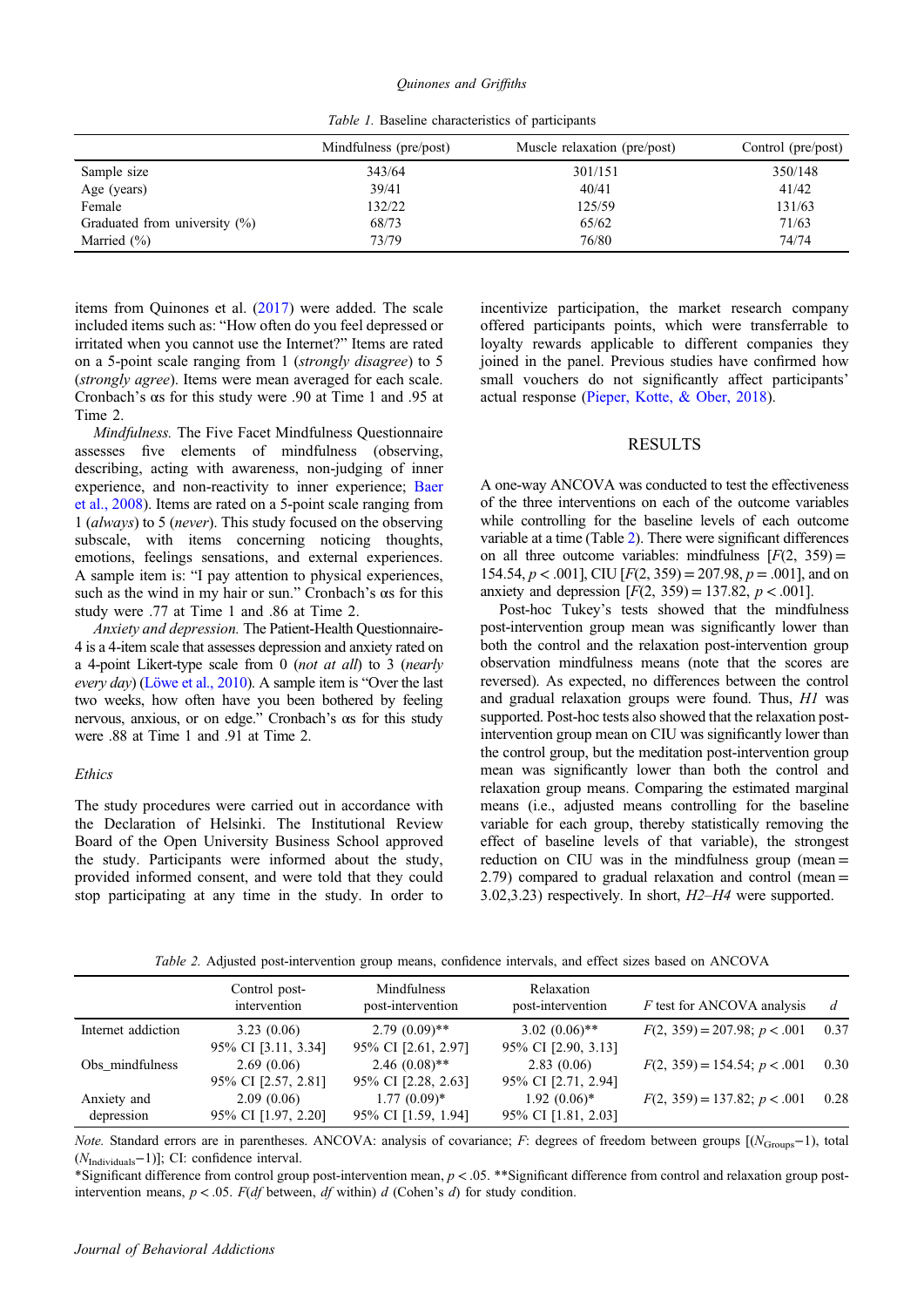Finally, post-hoc Tukey's tests showed that both the relaxation and the mindfulness post-intervention anxiety and depression group means were significantly lower than the control group means. Although the estimated marginal means showed the lowest anxiety and depression scores, there were no significant differences between the mindfulness and the relaxation post-intervention group means (means = 1.77 and 1.92). Therefore,  $H5$  was supported.

#### DISCUSSION

The results of this randomized controlled trial demonstrated that there was a significant improvement in mindfulness scores, a reduction on early signs of CIU and a reduction on anxiety and depression symptoms for those participants on the 10-day/10-min-a-day mindfulness intervention. With regard to the comparison with the gradual relaxation intervention, this study found that the latter was also effective in significantly reducing CIU, and anxiety and depression symptoms, although the strength of the effect was significantly weaker than the mindfulness program for reducing CIU.

In recent years, many mindfulness interventions have proved to be successful in improving a wide number of wellbeing indicators as assessed using RCT designs, (e.g., [Canby, Cameron, Calhoun, & Buchanan, 2015;](#page-5-0) [Creswell, 2017;](#page-5-0) [Jain et al., 2007](#page-5-0); [Van Gordon, Shonin,](#page-6-0) [Dunn, Garcia-Campayo, & Grif](#page-6-0)fiths, 2017; [Zeidan et al.,](#page-6-0) [2013](#page-6-0)) internet-based interventions, and brief interventions [\(Andreu, Cosmelli, Slagter, & Franken, 2018](#page-5-0); [Canby et al.,](#page-5-0) [2015](#page-5-0)). The present study has three notable contributions to the extant literature. First, unlike many other studies, the present study used both an active control group and alternative intervention as recommended by relevant experts in the field ([Van Gordon, Shonin, Dunn, Garcia-Campayo,](#page-6-0) [Marcelo, et al., 2017\)](#page-6-0). Second, for an RCT, the present study's sample sizes are very large. RCTs rely on a number of resources, in addition to obtaining and maintaining participant's motivation which often result in low sample sizes. Although there was significant participant withdrawal the study still managed to secure well over 50 participants per condition at post-intervention. Third, participants were carefully selected to match the characteristics of the population that was under study. This appears an obvious step for any study, but it is often not possible given the difficulty of participant recruitment and motivation needed to get a large enough sample for statistical power. Thus, many RCTs use more accessible samples (often university students) to achieve enough statistical power, which often do not accurately reflect the characteristics of the target population (e.g., [Jain et al., 2007;](#page-5-0) [Shearer, Hunt, Chowdhury, & Nicol,](#page-6-0) [2016](#page-6-0)). In short, given the large sample sizes of the present RCT, and the specific screening of participants, the positive effects of this brief mindfulness intervention are promising.

More specifically, the study's findings contribute to body of work examining the impact of mindfulness interventions on problematic behaviors and addictions. Mindfulness is a particularly pertinent treatment for addictions because – as Creswell [\(2017](#page-5-0)) argues – it allows practitioners to "observe the rise and fall of cravings and the behaviors they

encourage and offer the opportunity of more skilful action." Thus, mindfulness has been found to reduce nicotine smoking cravings more than cognitive-behavioral therapy ([Garland, Roberts-Lewis, Tronnier, Graves, & Kelley,](#page-5-0) [2016\)](#page-5-0). In relation to alcohol, Garland et al. ([2016\)](#page-5-0) found that mindfulness intervention reduced alcohol attentional bias and reduced thought suppression and stress associated with alcohol dependence. These results are also found for brief interventions because Andreu et al. ([2018\)](#page-5-0) found that brief mindfulness practice enhanced response inhibition among cigarette smokers.

In relation to the different impact of relaxation versus mindfulness interventions on compulsive behavior, the stronger reduction of mindfulness on CIU found in this study is consistent with the different brain paths that mindfulness and relaxation interventions elicited in the study by Sevinc et al. ([2018\)](#page-6-0) where only the mindfulness intervention resulted in changes in salience and sensory awareness areas. The findings are also consistent with studies showing the impact of mindfulness interventions on cognitive control brain areas in several studies (e.g., [Jha, Krompinger, &](#page-6-0) [Baime, 2007;](#page-6-0) [Tang, Lu, Fan, Yang, & Posner, 2012\)](#page-6-0).

Considering the relevance of the intervention for the participants of study (i.e., long-hour workers with early signs of CIU), the findings of this study have implications for the implementation of work-related health promotion activities. Therefore, these brief interventions are particularly suited for those who find little time to engage on effective psychological recovering activities. The latter is fundamental in our "always-on-cultures," in order to prevent burnout and encourage a productive workforce and considering the easy access and limited financial investment it requires. Nonetheless, caution is warranted until additional replication studies have been conducted.

In addition to further follow-up studies, this study has some limitations that need acknowledging in interpreting the findings: (a) the brief intervention effects may be transient; (b) the sample sizes were reduced due to attrition prior to post-intervention phase; (c) all of the measures were selfreport; thus, the study carries the same methodological limitations that any other study using self-report does (e.g., social desirability bias and subjectivity); (d) because the data were collected by a market research company, it is not known how many individuals completed the initial recruitment forms because the market research company was instructed to recruit participants under the selection criteria provided. Consequently, the number of excluded participants is unknown. However, the criteria were not too restrictive and it did not take long to recruit the final sample (less than a week); (e) considering the limited number of variables that were focused upon, it is always possible that other variables may explain true differences between groups; (f) there was an uneven dropout between treatment arms, with the dropout being higher in the mindfulness intervention group. However, this should not compromise the findings as Bell, Kenward, Fairclough, and Horton [\(2013\)](#page-5-0) found that "through careful examination and documentation of the missingness mechanism $(s)$  ... bias can be eliminated or reduced" (pp. 3–4). Because there were no significant differences between the pre- and post-intervention groups in the relevant variables of study, there was no evidence supporting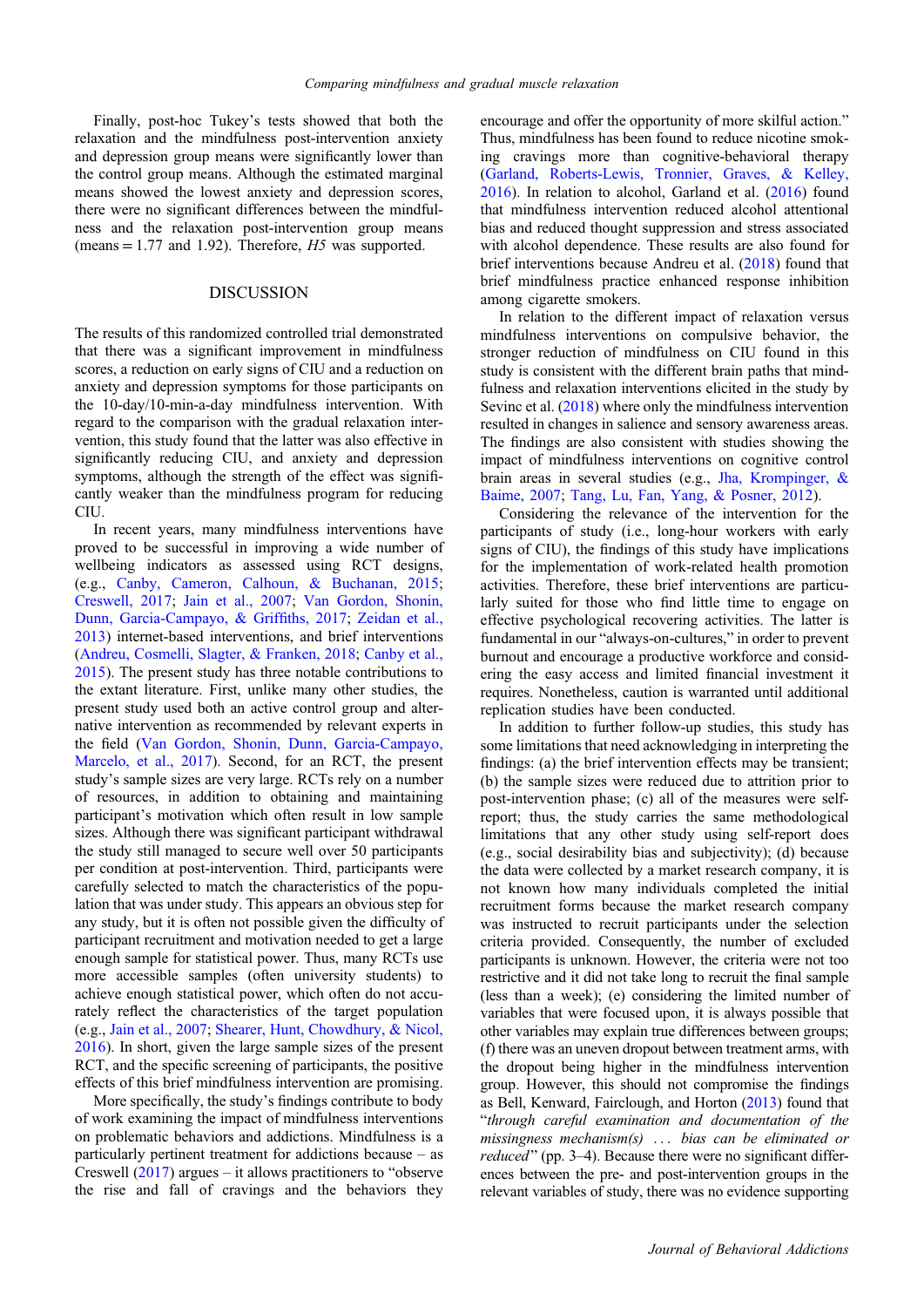<span id="page-5-0"></span>the existence of bias. Nevertheless, in this study, we cannot rule out the possibility that the mindfulness intervention requires a higher level of effort for individuals than the gradual muscle relaxation intervention, so further research to clarify this is required. Finally, there is also a more fundamental arguably philosophical matter about of how and whether mindfulness can even be measured (Davidson & Kaszniak, 2015). In short, considering existing concerns with the potential health hazards of the "always-on-cultures" and the interest for targeted "bite-sized" learning in different fields, confirming the effectiveness of short, easy-to-fit-in health practices in daily life is a positive development in enjoying the benefits of a technology-enhanced society.

Funding sources: This research was funded by the Richard Benjamin Trust.

Authors' contribution: CQ obtained funding to conduct the study and wrote the first draft of the manuscript and MG edited the final versions of both the original and revised versions of the paper.

Conflict of interest: The authors declare no conflict of interest.

Acknowledgements: The authors would like to thank Head-Space for providing our participants with free access to their meditation app.

#### REFERENCES

- Abbott, R. A., Whear, R., Rodgers, L. R., Bethel, A., Coon, J. T., Kuyken, W., Stein, K., & Dickens, C. (2014). Effectiveness of mindfulness-based stress reduction and mindfulness based cognitive therapy in vascular diseases: A systematic review and meta-analysis of randomized controlled trials. Journal of Psychosomatic Research, 76(5), 341–351. doi:[10.1016/](http://dx.doi.org/10.1016/j.jpsychores.2014.02.012) [j.jpsychores.2014.02.012](http://dx.doi.org/10.1016/j.jpsychores.2014.02.012)
- Andreu, C. I., Cosmelli, D., Slagter, H. A., & Franken, I. H. A. (2018). Effects of a brief mindfulness-meditation intervention on neural measures of response inhibition in cigarette smokers. PLoS One, 13(1), e0191661. doi[:10.1371/journal.](http://dx.doi.org/10.1371/journal.pone.0191661) [pone.0191661](http://dx.doi.org/10.1371/journal.pone.0191661)
- Baer, R. A., Smith, G. T., Lykins, E., Button, D., Krietemeyer, J., Sauer, S., & Williams, J. M. G. (2008). Construct validity of the Five Facet Mindfulness Questionnaire in meditating and nonmeditating samples. Assessment, 15(3), 329–342. doi:[10.1177/](http://dx.doi.org/10.1177/1073191107313003) [1073191107313003](http://dx.doi.org/10.1177/1073191107313003)
- Bajaj, B., Robins, R. W., & Pande, N. (2016). Mediating role of self-esteem on the relationship between mindfulness, anxiety, and depression. Personality and Individual Differences, 96, 127–131. doi:[10.1016/j.paid.2016.02.085](http://dx.doi.org/10.1016/j.paid.2016.02.085)
- Bell, M. L., Kenward, M. G., Fairclough, D. L., & Horton, N. J. (2013). Differential dropout and bias in randomised controlled trials: When it matters and when it may not. BMJ, 346, e8668. doi:[10.1136/bmj.e8668](http://dx.doi.org/10.1136/bmj.e8668)
- Brown, K. W., & Ryan, R. M. (2003). The benefits of being present: Mindfulness and its role in psychological well-being.

Journal of Personality and Social Psychology, 84(4), 822–848. doi[:10.1037/0022-3514.84.4.822](http://dx.doi.org/10.1037/0022-3514.84.4.822)

- Canby, N. K., Cameron, I. M., Calhoun, A. T., & Buchanan, G. M. (2015). A brief mindfulness intervention for healthy college students and its effects on psychological distress, self-control, meta-mood, and subjective vitality. Mindfulness, 6, 1071–1081. doi[:10.1007/s12671-014-0356-5](http://dx.doi.org/10.1007/s12671-014-0356-5)
- Cavanagh, K., Strauss, C., Cicconi, F., Griffiths, N., Wyper, A., & Jones, F. (2013). A randomised controlled trial of a brief online mindfulness-based intervention. Behaviour Research and Therapy, 51(9), 573–578. doi[:10.1016/j.brat.2013.06.003](http://dx.doi.org/10.1016/j.brat.2013.06.003)
- Charlton, J. P., & Danforth, I. D. W. (2009). Distinguishing addiction and high engagement in the context of online game playing. Computers in Human Behavior, 23(3), 1531–1548. doi[:10.1016/j.chb.2005.07.002](http://dx.doi.org/10.1016/j.chb.2005.07.002)
- Creswell, D. J. (2017). Mindfulness interventions. Annual Review of Psychology, 68(1), 491–516. doi:[10.1146/annurev-psych-](http://dx.doi.org/10.1146/annurev-psych-042716-051139)[042716-051139](http://dx.doi.org/10.1146/annurev-psych-042716-051139)
- Davidson, R. J., & Kaszniak, A. W. (2015). Conceptual and methodological issues in research on mindfulness and meditation. American Psychologist, 70(7), 581–592. doi[:10.1037/](http://dx.doi.org/10.1037/a0039512) [a0039512](http://dx.doi.org/10.1037/a0039512)
- Davis, R. A. (2001). A cognitive-behavioral model of pathological Internet use. Computers in Human Behavior, 17(2), 187–195. doi[:10.1016/S0747-5632\(00\)00041-8](http://dx.doi.org/10.1016/S0747-5632(00)00041-8)
- Fischer, D., Stanszus, L., Geiger, S., Grossman, P., & Schrader, U. (2017). Mindfulness and sustainable consumption: A systematic literature review of research approaches and findings. Journal of Cleaner Production, 162(C), 544–558. doi[:10.1016/](http://dx.doi.org/10.1016/j.jclepro.2017.06.007) [j.jclepro.2017.06.007](http://dx.doi.org/10.1016/j.jclepro.2017.06.007)
- Fox, K. C., Nijeboer, S., Dixon, M. L., Floman, J. L., Ellamil, M., Rumak, S. P., Sedlmeier, P., & Christoff, K. (2014). Is meditation associated with altered brain structure? A systematic review and meta-analysis of morphometric neuroimaging in meditation practitioners. Neuroscience and Biobehavioral Reviews, 43, 48–73. doi[:10.1016/j.neubiorev.2014.03.016](http://dx.doi.org/10.1016/j.neubiorev.2014.03.016)
- Garland, E. L., Roberts-Lewis, A., Tronnier, C. D., Graves, R., & Kelley, K. (2016). Mindfulness-oriented recovery enhancement versus CBT for co-occurring substance dependence, traumatic stress, and psychiatric disorders: Proximal outcomes from a pragmatic randomized trial. Behaviour Research and Therapy, 77, 7–16. doi[:10.1016/j.brat.2015.11.012](http://dx.doi.org/10.1016/j.brat.2015.11.012)
- Griffiths, M. D., Shonin, E. S., & Van Gordon, W. (2016). Mindfulness as a treatment for gambling disorder. Journal of Gambling and Commercial Gaming Research, 1, 47–52. doi[:10.17536/jgcgr.2016.004](http://dx.doi.org/10.17536/jgcgr.2016.004)
- Geurts, S. A., & Sonnentag, S. (2006). Recovery as an explanatory mechanism in the relation between acute stress reactions and chronic health impairment. Scandinavian Journal of Work, Environment & Health, 32(6), 482–492. doi[:10.5271/sjweh.](http://dx.doi.org/10.5271/sjweh.1053) [1053](http://dx.doi.org/10.5271/sjweh.1053)
- Hashim, H. A., Ahmad, H., & Yusof, H. (2011). The effects of progressive muscle relaxation and autogenic relaxation on young soccer players' mood states. Asian Journal of Sports Medicine, 2(2), 99–105. doi[:10.5812/asjsm.34786](http://dx.doi.org/10.5812/asjsm.34786)
- Jain, S., Shapiro, S. L., Swanick, S., Roesch, S. C., Mills, P. J., Bell, I., & Schwartz, G. E. (2007). A randomized controlled trial of mindfulness meditation versus relaxation training: Effects on distress, positive states of mind, rumination, and distraction. Annals of Behavioral Medicine, 33(1), 11–21. doi[:10.1207/s15324796abm3301\\_2](http://dx.doi.org/10.1207/s15324796abm3301_2)